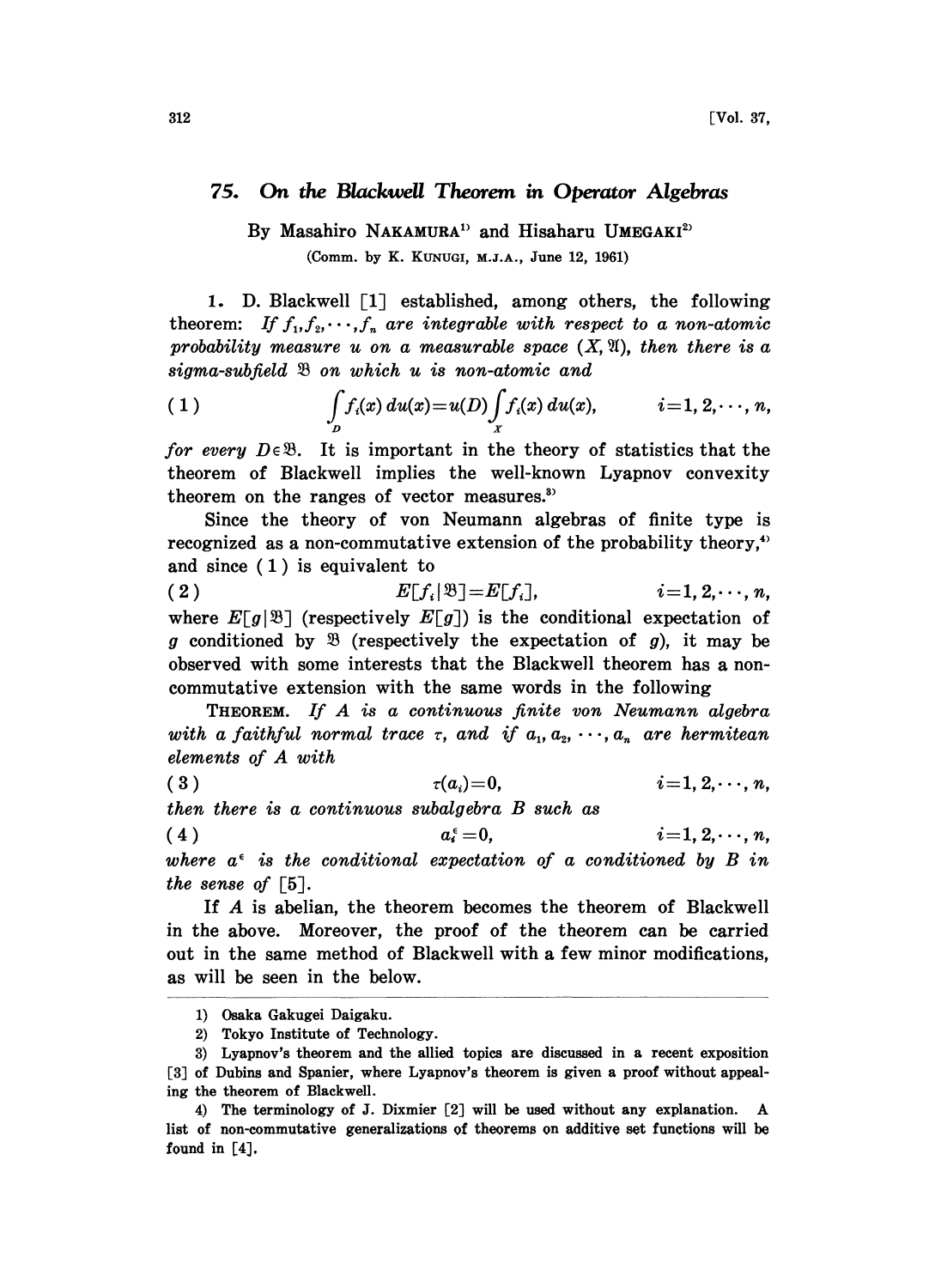2. As Blackwell did, the proof of the theorem is reduced to the following simplest case:

LEMMA 1. For  $A$  stated in the theorem, if  $a$  is an hermitean element of A with  $\tau(a)=0$ , then there is a continuous subalgebra B satisfying

(4')  $a^{\epsilon}=0.$ 

It will be shown at first that Lemma <sup>1</sup> implies the theorem. By Lemma 1, for the given A and  $a=a_1$ , there is a continuous subalgebra  $B_1$  satisfying (4'). For  $B_1$  and  $E[a_2|B_1]$ ,<sup>55</sup> Lemma 1 also guarantees that a continuous subalgebra  $B_2$  satisfies  $E[E[a_2|B_1]|B_2]$  $=0$ . Since  $B_2$  is a subalgebra of  $B_1$ , a property of the conditional expectation implies

$$
E[a_2|B_2] = E[E[a_2|B_1]|B_2] = 0,
$$

as required. Inductively, there is a sequence of subalgebras  $B_1 \ge B_2$  $\geq \cdots \geq B_n$ , and  $B=B_n$  has the required properties by the construction, which proves the theorem.

To prove Lemma 1, it requires that the following variant of the Bisection Theorem holds for finite von Neumann algebras:

LEMMA 2. If  $A$  is continuous finite, if  $a$  is an hermitean operator of A satisfying  $\tau(a)=0$ , and if e is a projection of A with  $\tau(ae)=0$ , then there is a projection  $p\leq e$  such that

$$
(5) \t\t\t \tau(ap)=0,
$$

and

$$
\tau(p)=\frac{1}{2}\,\tau(e).
$$

It will be shown here that Lemma 2 implies Lemma 1. Putting  $e=1$ , Lemma 2 insures that there is a pair of projections  $p_1$  and  $p_2$ satisfying (5) such that  $p_1+p_2=1$  and  $\tau(p_1)=\tau(p_2)=\frac{1}{2}$ . Again, putting  $e=p_i$  (for  $i=1, 2$ ), there is a set of mutually orthogonal projections  $p_{21}, p_{22}, p_{23},$  and  $p_{24}$  satisfying (5) and  $\tau(p_{2j})=\frac{1}{4}$  for  $j=1, 2, 3, 4$ . Inductively, one has sets of mutually orthogonal projections  $\{p_{ij}\}\mathbf{1}$  $\leq j \leq 2^i$  for  $i=1, 2, \cdots$  satisfying (5) and  $\tau(p_{ij})=(\frac{1}{2})^i$  (for  $1 \leq j \leq 2^i$ ). If  $C_n$  is the von Neumann subalgebra generated by  $\{p_{nj} \mid 1 \leq j \leq 2^n\}$ , then  $C_1 \leq C_2 \leq \cdots$ . It is obvious that  $C_n$  satisfies  $E[a|C_n]=0$  since every projection of  $C_n$  satisfies (5). Let  $C_\infty$  be the von Neumann subalgebra generated by  $\{C_n\}$ , then

$$
(7) \qquad \qquad \{E[a|C_n]|n=1,2,\cdots,\infty\}
$$

is a martingale in the sense of [6]. Since  $E[a|C_n]=0$  for  $n=1, 2, \cdots$ and since (7) is a simple martingale,  $E[a|C_{\infty}]=0$  by the martingale

<sup>5)</sup> For printing convenience, the notation of probabflists is used here. For properties of the conditional expectation, cf. [5] and [6].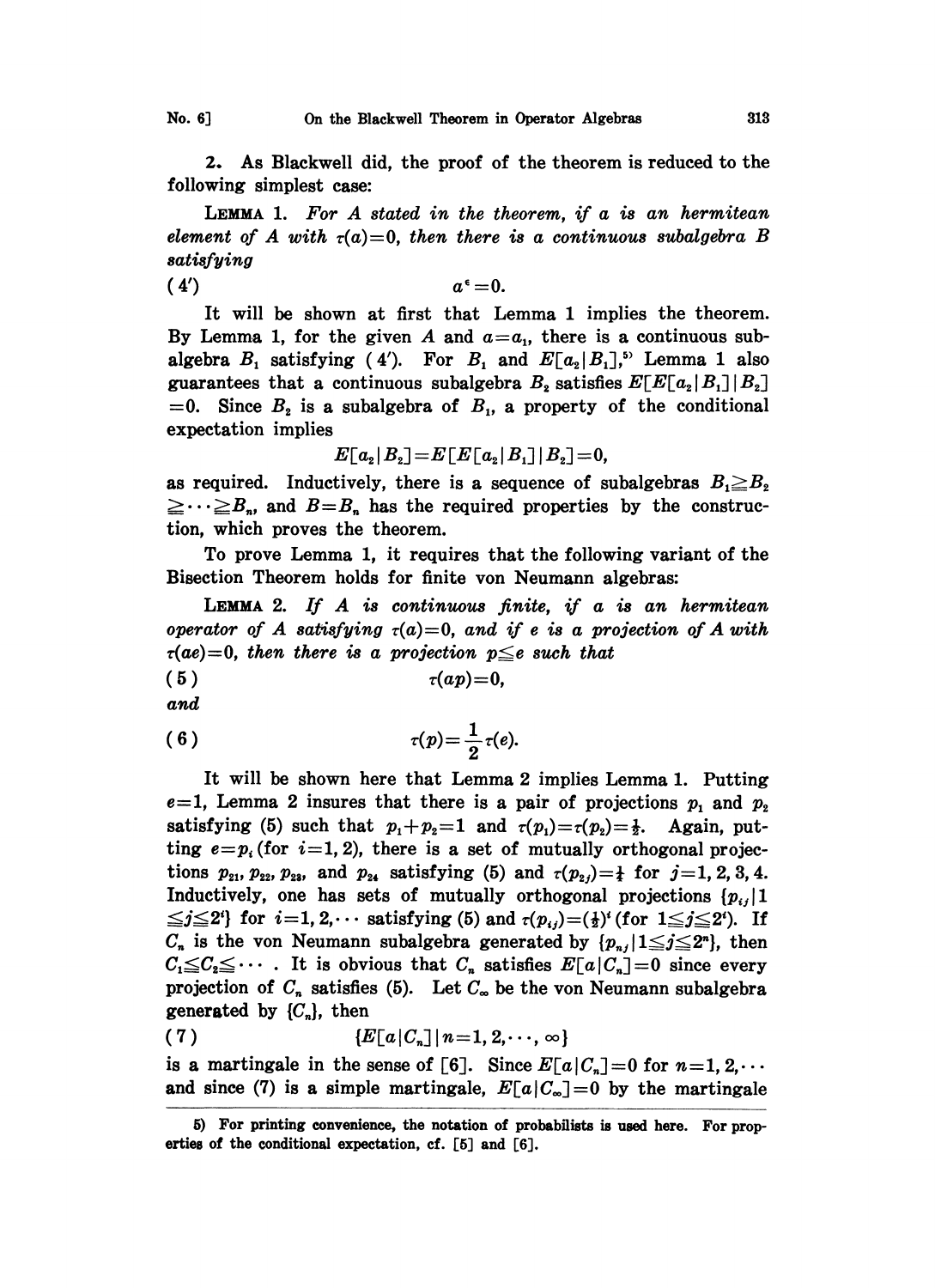theorem.<sup>6</sup> Putting  $B=C_{\infty}, B$  becomes the subalgebra satisfying the required properties of the lemma, since it is obvious by the construction that  $B$  is non-atomic.

REMARK 1. It will be shown here that  $B$  can be chosen maximal among such subalgebras in Lemma 1. Let  $\Phi$  be the collection of all continuous von Neumann subalgebras satisfying  $(4')$ . Then  $\Phi$  is a non-void inductively ordered set by inclusion according to Lemma 2. Hence, there is a maximal continuous von Neumann subalgebra which satisfies (4').

REMARK 2. It is also possible to require, with a few modifications in the above proof, that the von Neumann subalgebra  $B$  is contained in the commutor  $(a)'$  of a, i.e. each element of B commutes with a.

3. It remains to show that the usual Bisection Theorem for measure spaces implies the general Lemma  $2.7$  Let B be an abelian von Neumann subalgebra containing the given  $e$ . Then  $B$  can be thought of the multiplication algebra on the spectrum  $\Omega$  of B with the measure r. If  $\sigma(x) = \tau(ax)$ , then  $\sigma$  defines a measure on  $\Omega$  which is absolutely continuous with respect to  $\tau$ . Hence the usual Bisection Theorem implies the existence of a projection  $p$  which satisfies the requirements of Lemma 2.

4. In the remainder, it will be shown briefly that Lemma <sup>1</sup> has an another proof without appealing Lemma 2.

At first, using the Jordan decomposition  $a=a'-a''$ , one can define two positive linear functionals  $\rho'(x) = \tau(a/x)$  and  $\rho''(x) = \tau(a''x)$  with their supports  $e'$  and  $e''$  respectively. Under these definitions, it is not hard to see that the following fact holds: For any non-zero projection  $p' < e'$ , there is a non-zero projection  $p'' < e''$  such as  $\rho'(p')$  $=$ p''(p''). Hence, putting  $p=p'+p''$ , there is a projection p such that p satisfies (5) and  $0 < p < 1$ .

Let  $\psi$  be the collection of all von Neumann subalgebras satisfying (4'). Then  $\mathscr Y$  is an inductively ordered set by inclusion and non-void by the above fact. Hence there is a maximal yon Neumann subalgebra  $C$  in  $\mathscr Y$ . It is sufficient to show that  $C$  is continuous.

If  $C$  contains an atom  $p$ , then the above argument also guarantees that there is a non-zero projection  $q < p$  such as  $\tau(aq)=0$ . Since  $p$  is an atom of  $C$ ,  $q$  is clearly excluded by  $C$ , whence the von Neumann subalgebra generated by  $C$  and  $p$  contains  $C$  properly and belongs to  $\mathbf{V}$ , which contradicts the maximality of C.

<sup>6)</sup> A martingale is called an M-net in [6]. The martingale theorem of Doob is extended for operator algebras in [6, Theorem 2].

<sup>7)</sup> It is noteworthy that a similar argument admits to derive Lemma <sup>1</sup> from the usual Blackwell Theorem,